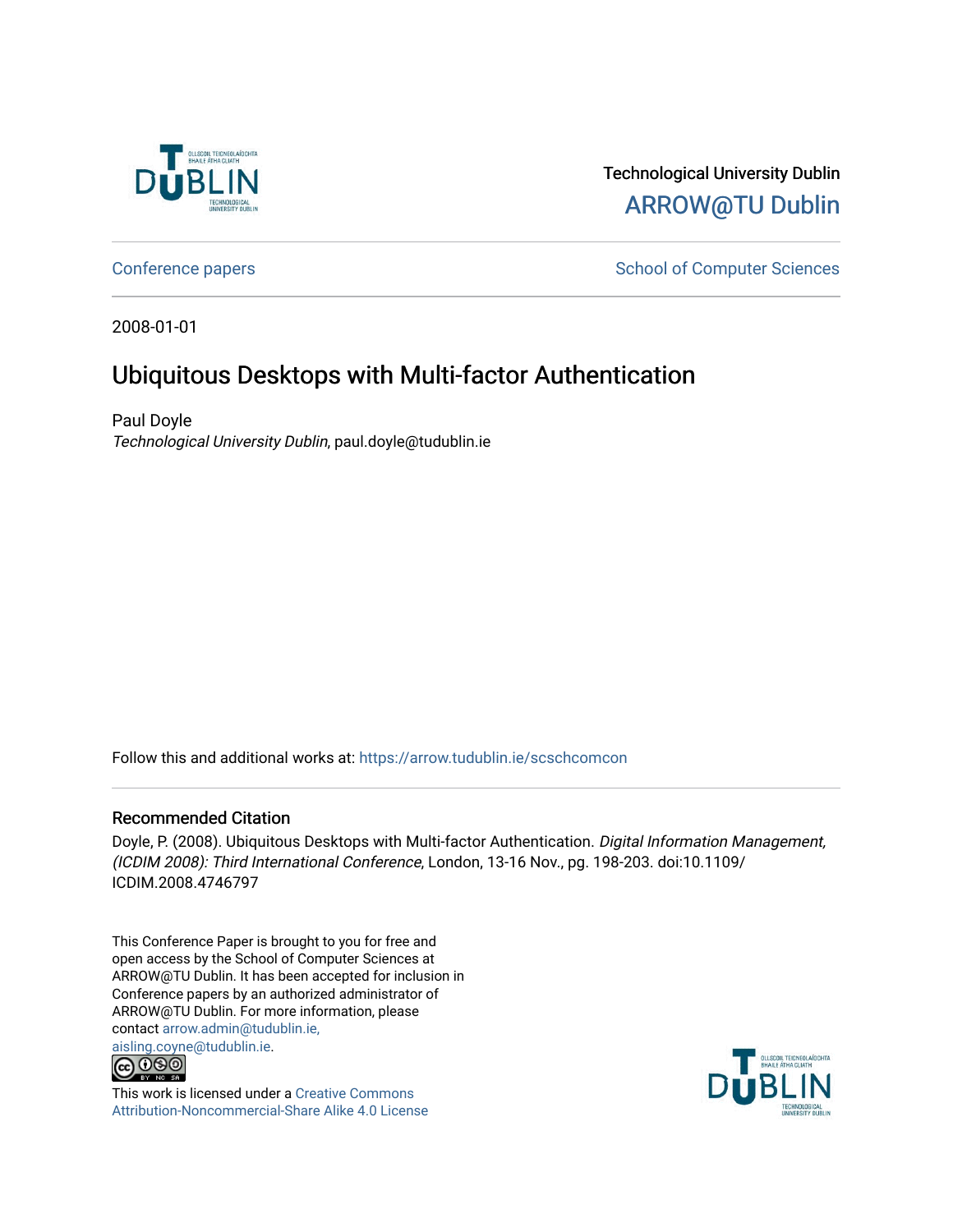## **Ubiquitous Desktops with Multi-factor Authentication**

Paul Doyle, Mark Deegan, Ciaran O'Driscoll, Michael Gleeson, Brian Gillespie *School of Computing, Dublin Institute of Technology, Kevin Street, Dublin 8, Ireland*  {paul.doyle, mark.deegan, ciaran.odriscoll, michael.gleeson}@comp.dit.ie, *brian.gillespie@simtone.net*

#### **Abstract**

*There is no single desktop which meets the growing user requirement for diverse services and solutions. Desktop services such as operating system specific productivity tools, laboratory teaching environments, product testing and program compilation typically require substantially different desktop environments. While virtualization addresses the consolidation of multiple operating system environments onto a single piece of hardware, the issue of consolidating these multiple services into a single desktop for users must also be addressed. The need has arisen for a secure, mobile and integrated desktop which provides simple access to multiple desktop services. This paper proposes a ubiquitous desktop solution addressing these issues through a combination of virtualization, multi-factor authentication, single sign-on and thin client technology.* 

## **1. Introduction**

As the demand for desktop based services increases, the traditional single purpose desktop cannot meet the growing and diverse requirements of users. Whether it is a specific application, operating system, network, or configuration, a single desktop cannot be expected to service all requirements. For example, within academia the same desktop cannot be used for teaching courses such as networking, system security, operating systems, and programming in multiple operating system environments. Within industry, a single desktop is not suitable for performing multiple tasks such as product integration, unit testing, system demonstration, and performance testing. The number of physical machines owned, administered and operated per user is increasing and while there is a growth in the use of virtualization software to consolidate the hardware requirements, virtualization alone does not fully address the complexity associated with integrating and managing multiple desktops. The ubiquitous desktop design discussed in this paper not only addresses the issue of complexity but also discusses multi-factor authentication and service mobility.

A ubiquitous desktop is a logical association of multiple desktop computing instances (which we will refer to as services) accessible from any number of stateless thin clients with all services authenticated using a single sign-on multi-factor security system. The centralized authentication process, desktop mobility, and grouping of services all contribute to a focused and simplified user experience. The ubiquitous desktop design takes us a step closer to a ubiquitous computing environment [1]. To provide context for the proposed design, a review of state-ofthe-art desktop implementations in academia and industry is performed in Section 2. Section 3 reviews requirements and relevant technologies while Section 4 describes in detail the proposed new design.

## **2. Related Work**

Within industry and academia there have been significant advances in the delivery of desktop environments to users, mainly through the use of virtualization and thin clients. These solutions are limited to providing single desktop experiences to users while the ubiquitous desktop solution delivers multiple desktops to users using a single sign-on process.

#### **2.1. Academia**

Increasingly institutes are redesigning their internal infrastructure to provide greater levels of service and productivity to both staff and students. Diverse desktop environments are often required within computer laboratories for the purpose of teaching, practical project work and demonstrations. Operating system installations, kernel debugging, building network services and testing security services are among some of the critical activities usually requiring administrator privileges. Desktop configurations must not interfere with the institute services (for example, creating alternative DHCP servers within the campus network while teaching a course on network configuration) and must ensure that systems are available to the all students when the laboratory is completed. There is no single desktop service which fits all requirements and institutes are increasingly turning to some form of virtualization to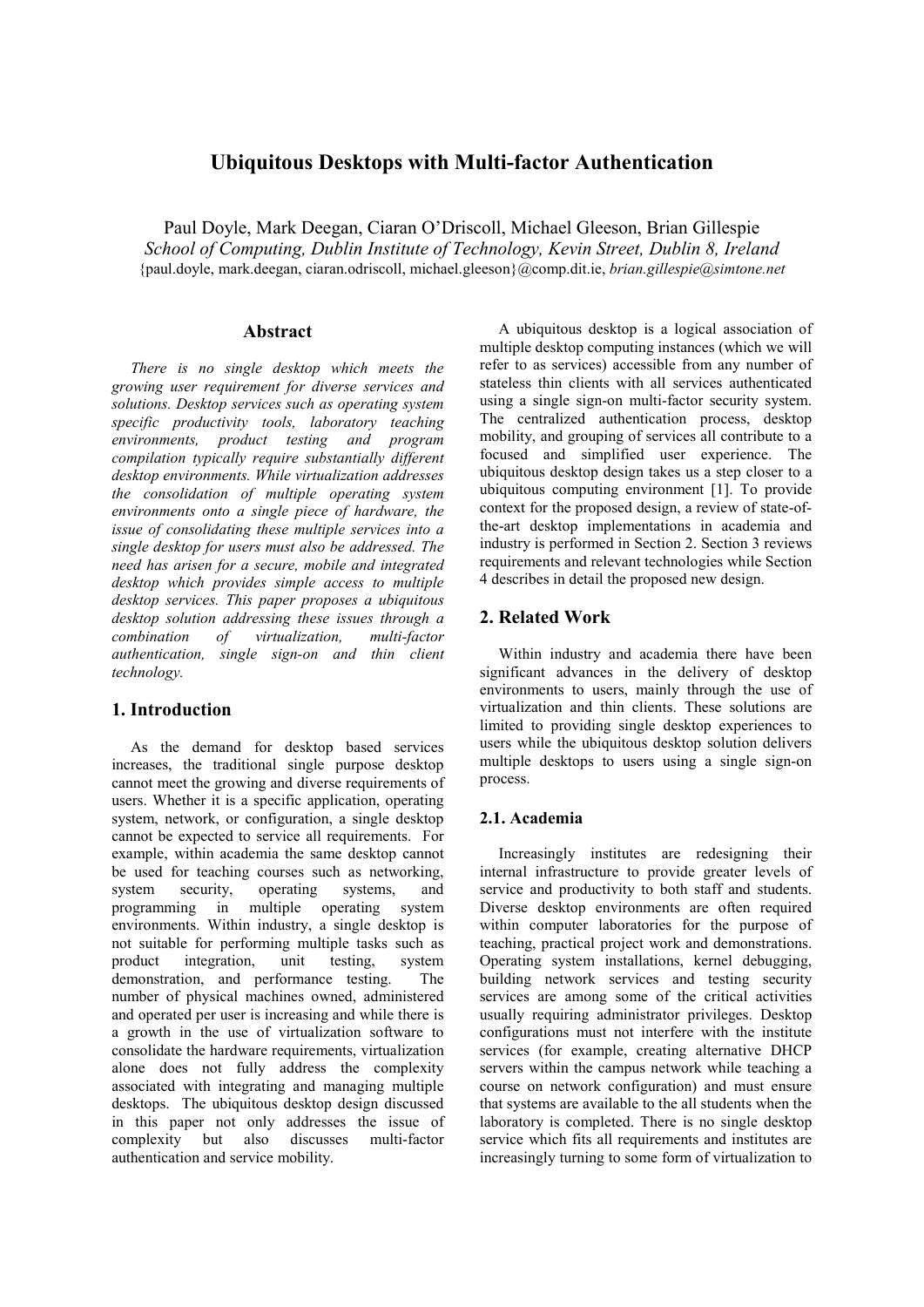address this issue. Some recent work in this area is reviewed below.

Nieh describes a VMware [2] Workstation based virtual laboratories which provides VNC access to virtual machines running on laboratory machines, allowing students access their laboratories from around the world [3]. Border describes a similar VMware solution based on RDP rather than VNC [4], while Hu offers a Xen based solution [5]. Adams extends the virtual laboratory through the use of central NFS storage for virtual machines [6] and Villanueva uses a VMware GSX server to run virtual machines on a central server which can be accessed remotely via a browser allowing the laboratory machines to remain virtually stateless [7]. Finally, Miller discusses virtualization of desktops using VMware and RDP [8]. One of the limiting factors of each of these solutions is that only one desktop environment is accessed at a time. There is no provision for integrating multiple desktop views to the user at the same time.

#### **2.3. Industry**

The advantage of thin clients and virtualization are well recognized within industry with major initiatives ongoing. There is clear evidence of a trend towards desktop virtualization. In most cases, however, the focus is on single desktop services delivered to the user. Some of the more recent trends are described below.

SunRay [9], the thin client solution from Sun Microsystems, provides a client and server solution with token based smartcards allowing users to move from one thin client device to another and have their "session" follow them by tracking the token ID on the smartcard. SunRay is widely deployed within Sun and has a growing commercial customer base. IBM recently announced its "Ready-to-Use Cloud computing initiative" where IT services are offered via the internet. It utilizes Xen and PowerVM virtualized Linux operating system images, bringing virtualization infrastructure beyond the local network and into the internet (Cloud) [10]. Amazon's Elastic Compute Cloud (EC2) offers user owned and run virtual machines accessed and controlled from anywhere on the internet [11].

#### **3. Ubiquitous Desktop Requirements**

The requirements for a ubiquitous desktop are listed below. While the solutions reviewed in the previous section incorporate some of these requirements, it is the combination of these requirements that is central to this paper. These points identify the key characteristics essential to the proposed design.

- a. Multiple services delivered to a single user
- b. Multi-factor authentication
- c. Single sign-on event
- d. Mobility of the desktop between multiple access devices

### **3.1. Multiple services delivered to a single user**

For the purpose of this paper a service is defined as a preconfigured Virtual Machine Guest Operating System. From a single ubiquitous desktop, multiple services are available to the user in a simple and consistent manner (Figure 1). Examples of services (all of which can be on a variety of operating system flavors such as Windows/Unix/Linux) are shown below.

a. Productivity Services (Mail/Internet Browsing/Word Processing)



Figure1. Multiple services are associated with a single desktop

- b. Programming Services (Preconfigured compilers on specific operating systems)
- c. Testing Services (Pre-release software installations)
- d. Networking Teaching Services (e.g.: isolated environments for teaching DNS/WINS/DHCP)

#### **3.2. Multi-factor authentication**

Multi-factor authentication requires the use of more than one authentication factor. Typical authentication factors include the following: what the user knows (usually a username and password), what the user has (e.g.: SmartCard, USB Key), where the user is (location based identification such as GPS and terminal identification) and who the user is (biometrics such as retinal scanning or finger printing) [12]. Within the banking industry for example, the dispensing of cash from an ATM requires triple factor authentication. Firstly, the ATM (where we are) determines if the user is allowed to access cash from that specific location. Secondly, the ATM card (what we have) must contain valid account data. Finally, the PIN (what we know) must correspond to the encrypted PIN associated with the ATM card. Many existing desktop environments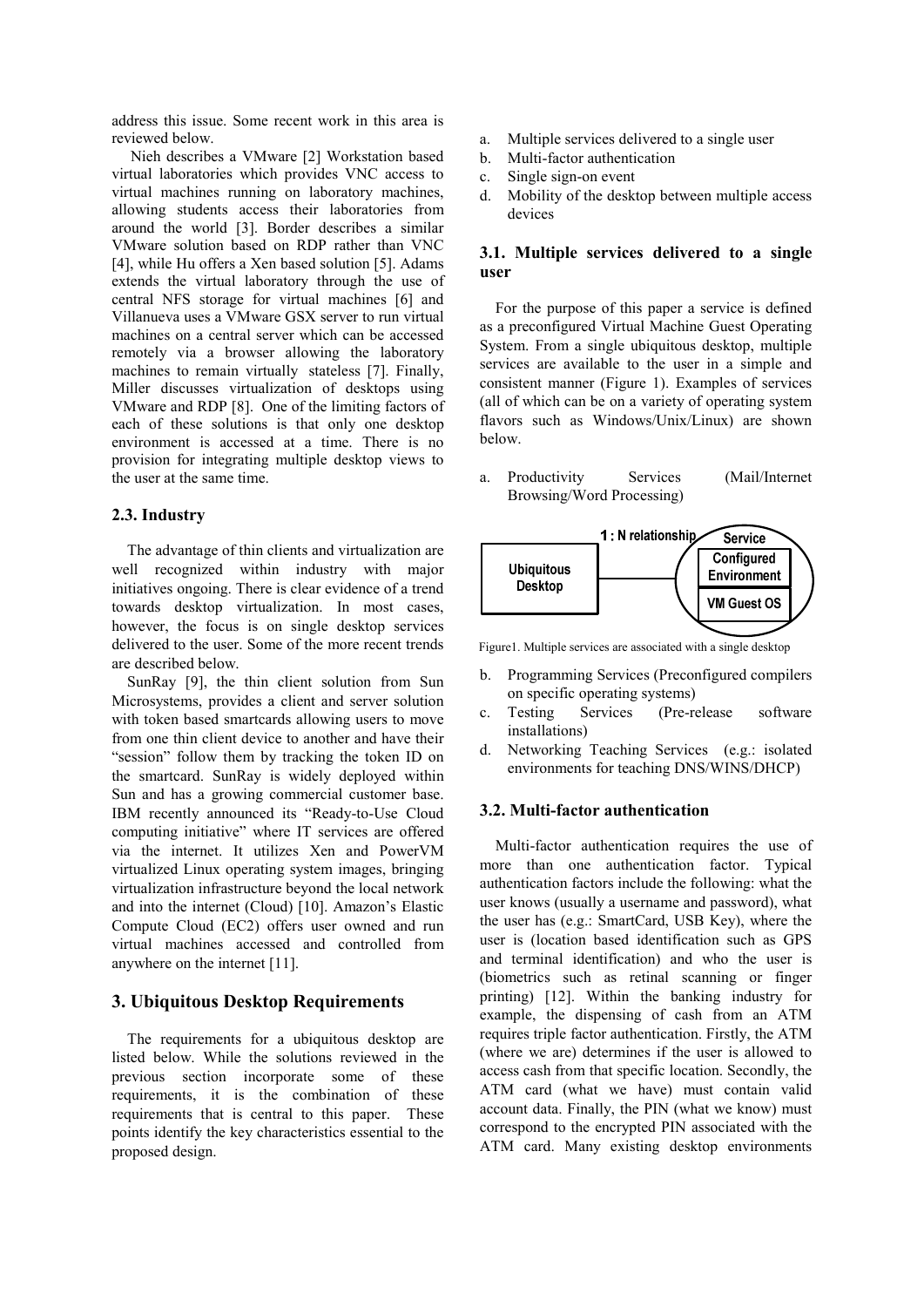typically use single-factor authentication (username and password). However, as the number of services accessible from a single sign-on authentication event increase, the use of multi-factor authentication should be seen as a requirement. With multiple services now accessible from a single sign-on the stakes are higher in the event of an unwanted intrusion.

#### **3.3. Single sign-on events**

A single sign-on event occurs where the authentication process authorises access to multiple services. If there are three services associated with a user, authentication is not required per service. Once authenticated, any service associated with the user will be accessed without additional username/ password or other authentication requests being required as shown in Figure 2.



**3.4. Mobility of the desktop**  Figure 2. Single sign-on for multiple services

The ubiquitous desktop can move between different access devices (thin clients) to access services and is not fixed to any specific device (Figure 3). Services may remain active when the user is not connected. The access device is a stateless machine providing visual and audio rendering of services. None of the services will execute on the thin client which has a primary function of rendering the service.

## **4. Ubiquitous Desktop Design**



Figure 3. Mobile services where any ubiquitous desktop can be accessed from any thin client

The primary building blocks of the proposed design are products and technologies which for the most part already exist within the public domain. Figure 4 depicts the overall system design which is then described in detail in Sections 4.1, 4.2 and 4.3 in the context of the defined requirements. Key design considerations are; the need for a centralized authentication service for all thin clients; profile matching services which provide user sessions with the information required to connect and authenticate to their services; ensuring all services are independent of the virtual machine server by providing a central storage system for all services.





Figure 4. Ubiquitous desktop infrastructure

The profile matching service in Figure 5 provides RDP connection information to the thin client session once the user has been successfully authenticated. The profile matching service will provide the information required to launch a series of RDESKTOP (an open source client for Window Terminal Services) [13] clients within the MilaX thin client. This means that at each login the user should automatically have the RDP connections to their running services opened. Since RDP will not close the service once the connection is broken it is possible for the thin client to disconnect with no state required to be recorded on the client.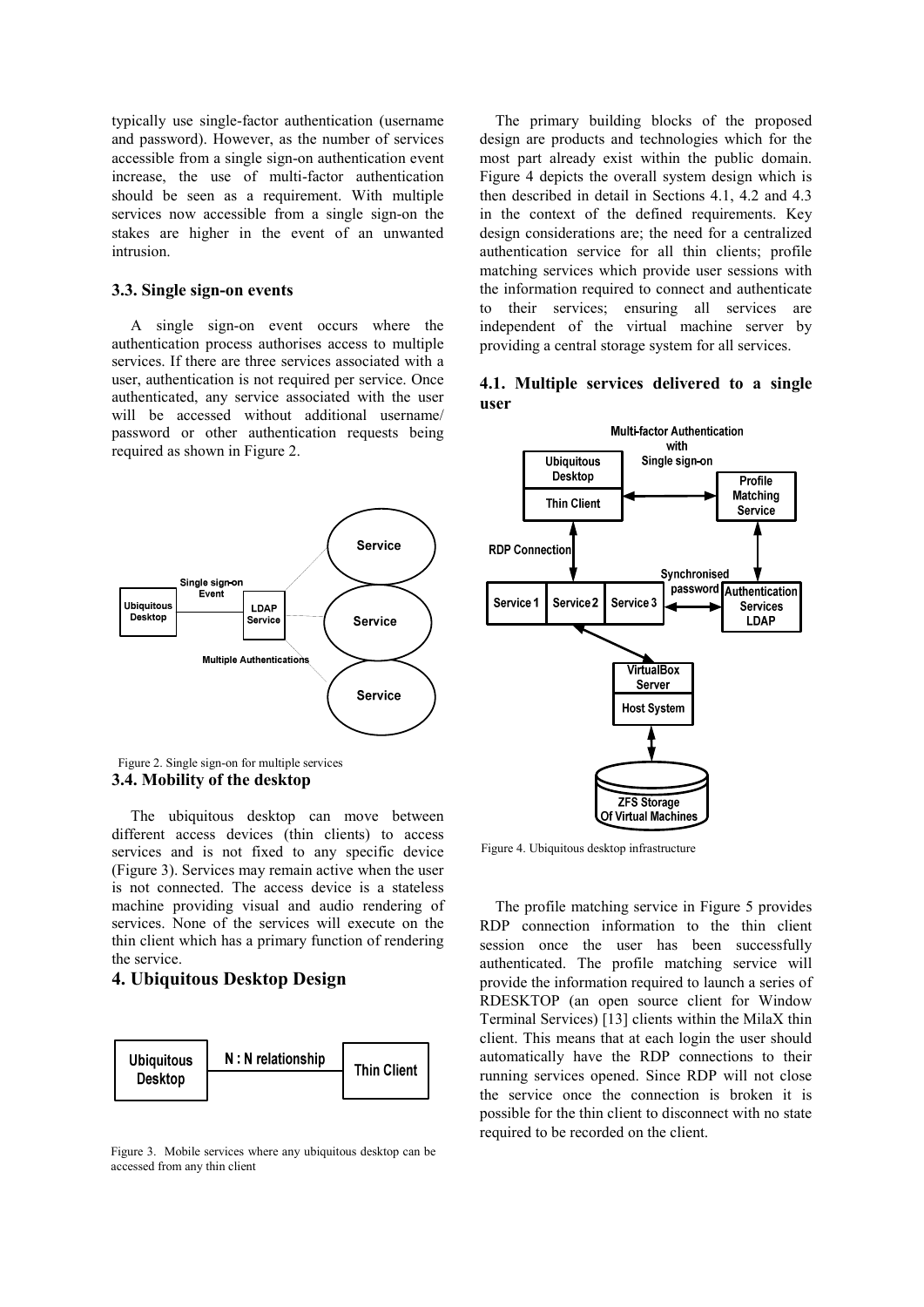As stated already, each service runs on its own virtual machine. There are a number of virtualization server technologies available both commercial and free. The product chosen as part of this design is the Open Source VirtualBox [14] virtualization technology from Sun Microsystems for x86 hardware. VirtualBox allows virtual machines to be created and run on servers in a headless state where the Virtual Machine is accessible from a remote system using RDP. The VM Guest RDP connection is unique to VirtualBox and is a key requirement in this design. Windows 2003, MAC OSX, Linux and Unix virtual hosts are all supported. VirtualBox supports a wide range of guest operating systems [15] (e.g.: Windows Vista, OpenSolaris, and FreeBSD) making it a good choice for this architecture. The Macintosh does not commercially support being installed into a virtualization environment, so the VirtualBox does not officially support this as a Guest OS. The VirtualBox Host Server systems runs exclusively on x86 hardware, and as such all of the operating systems must be run on compatible hardware.

#### **4.2. Multi-factor authentication and single**



Figure 5. Service matching ensures that services associated with the user are identified and the authentication information for those services is obtained and presented to the user session.

#### **sign-on**

The authentication and sign-on process is shown in Figure 6. The thin client solution boots and requests a username and password (step 1). The login details and token ID from the USB/CDROM device (step 2) are sent to a UNIX LDAP authentication server running on the profile server (step 3) which compiles a list of available services configured for the user (step 4). The profile matching server sends the thin client all required session details for the RDP connections to their services, including required

usernames and passwords (step 5). The thin client establishes RDP connections to the VirtualBox Server (step 6) using the RDESKTOP command where the usernames and passwords are seamlessly sent to the service. The VirtualBox RDP client/server connection uses secure data stream encryption based on the RC4 symmetric cipher.

All authentication methods used for each OS type must be remain synchronized with the profile server which includes details for mounting the central user storage on the ZFS storage device. For a scalable solution, centralized password management is an essential requirement for tracking multiple users and passwords across various services.

#### **4.3. Mobility of the desktop**



Figure 6. Multi-factor authentication and single sign-on for multiple services, shown over 6 steps.

There are a number of thin client solutions available on the market today. The method chosen is a MilaX based thin client which can boot from a USB pen drive or a CDROM which provides a read only stateless thin client. The MilaX operating system [16] uses RDP clients to access virtual machine guest operating systems. To ensure that the thin clients are stateless and to ensure that no specific server is required to run a specific service, the virtual machines are centrally stored on ZFS which is a scalable high performance storage technology from Sun Microsystems [17]. The architecture of the virtual machines and ZFS is shown in Figure 7. Now that a service is a virtual machine it is possible to decouple that service from a specific VirtualBox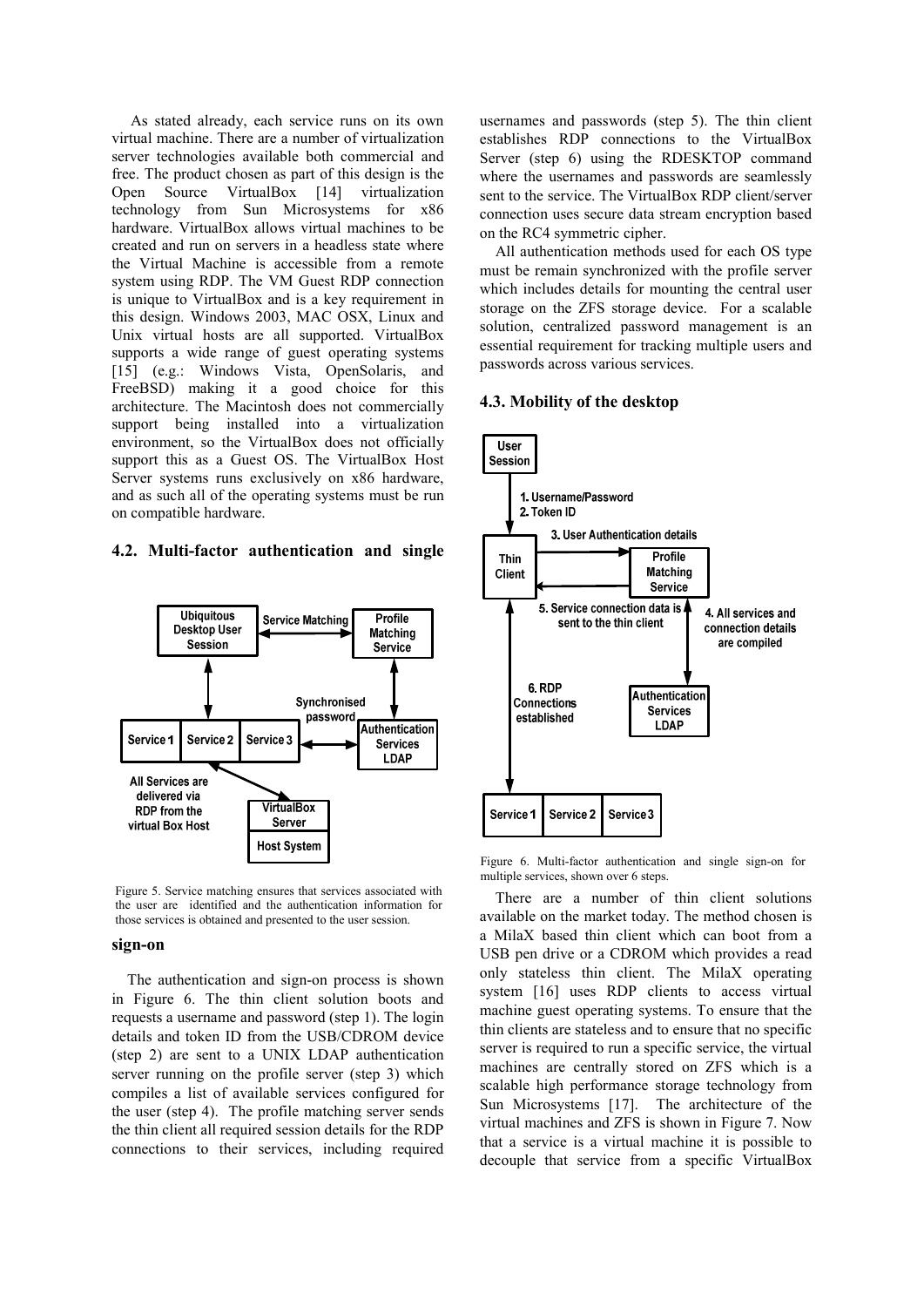Host. This abstraction from the physical hardware allows future scalability of the computing resources by increasing the number of machines available to run services over time as the virtual machine host systems becomes a stateless commodities used only in the temporary delivery of a service.

## **5. Conclusion**

The need to deliver diverse desktop services to



Figure 7. Single sign-on for multiple services

users requires the construction of more complex infrastructures which do not push complexity onto the user experience but rather seek to simplify their experience. The design presented for a ubiquitous desktop resolves key issues inherent in managing multiple services per user. Specifically they include

- a. Providing multiple services to a user via a matching profile service which centrally manages the relationship between users and their services.
- b. Higher level authentication to support the access to multiple services using single sign-on policies.
- c. Simultaneous mobility of multiple services between thin client devices.
- d. Virtualization of services and centralized storage of services to ensure that the virtual machine host technology becomes a scalable commodity allowing future expansion of the infrastructure.

 The authors have implemented portions of this solution within the DIT School of Computing. Virtualized desktops running on a central x4150 server with a ZFS storage pool have been provided for teaching a variety of subjects. A single sign on solution on a SunRay Thin Client accessing either OpenSolaris, Linux or Windows has also been implemented using a consolidated LDAP configuration. A prototype MilaX thin client has also been constructed allowing access to multiple operating systems running multiple virtual machines.

 Further research and development is planned on both the infrastructure supporting the ubiquitous desktop and the ubiquitous desktop itself. Specifically; Facilitating high volume service provisioning of virtual machines; High performance matching profile services for large volumes of users; Alternative multi-factor authentication methods; Providing limited offline services on the ubiquitous desktop; The review of privacy within a ubiquitous desktop infrastructure.

#### **6. References**

- [1] M. Weiser, "The computer for the 21st century," *SIGMOBILE Mob. Comput. Commun. Rev.*, vol. 3, 1999, pp. 3-11.
- [2] "VMware: Virtualization via Hypervisor, Virtual Machine & Server Consolidation - VMware"; http://www.vmware.com/.
- [3] J. Nieh and C. Vaill, "Experiences teaching operating systems using virtual platforms and linux," *SIGCSE Bull.*, vol. 37, 2005, pp. 520-524.
- [4] C. Border, "The development and deployment of a multi-user, remote access virtualization system for networking, security, and system administration classes," *Proceedings of the 38th SIGCSE technical symposium on Computer science education*, Covington, Kentucky, USA: ACM, 2007, pp. 576- 580.
- [5] Dong Hu and Yu Yan Wang, "Teaching Computer Security using Xen in a Virtual Environment," *Information Security and Assurance, 2008. ISA 2008. International Conference on*, 2008, pp. 389- 392.
- [6] J.C. Adams and W.D. Laverell, "Configuring a multicourse lab for system-level projects," *Proceedings of the 36th SIGCSE technical symposium on Computer science education*, St. Louis, Missouri, USA: ACM, 2005, pp. 525-529.
- [7] B. Villanueva and B. Cook, "Providing students 24/7 virtual access and hands-on training using vmware GSX server," *Proceedings of the 33rd annual ACM SIGUCCS conference on User services*, Monterey, CA, USA: ACM, 2005, pp. 421-425.
- [8] K. Miller and M. Pegah, "Virtualization: virtually at the desktop," *Proceedings of the 35th annual ACM SIGUCCS conference on User services*, Orlando, Florida, USA: ACM, 2007, pp. 255-260.
- [9] "Sun Ray White Papers"; http://www.sun.com/sunray/whitepapers.xml.
- [10] "IBM Press room 2007-11-15 IBM Introduces Ready-to-Use Cloud Computing - United States"; http://www-03.ibm.com/press/us/en/pressrelease/22613.wss.
- [11] "Amazon Web Services @ Amazon.com": http://www.amazon.com/gp/browse.html?node=201 590011.